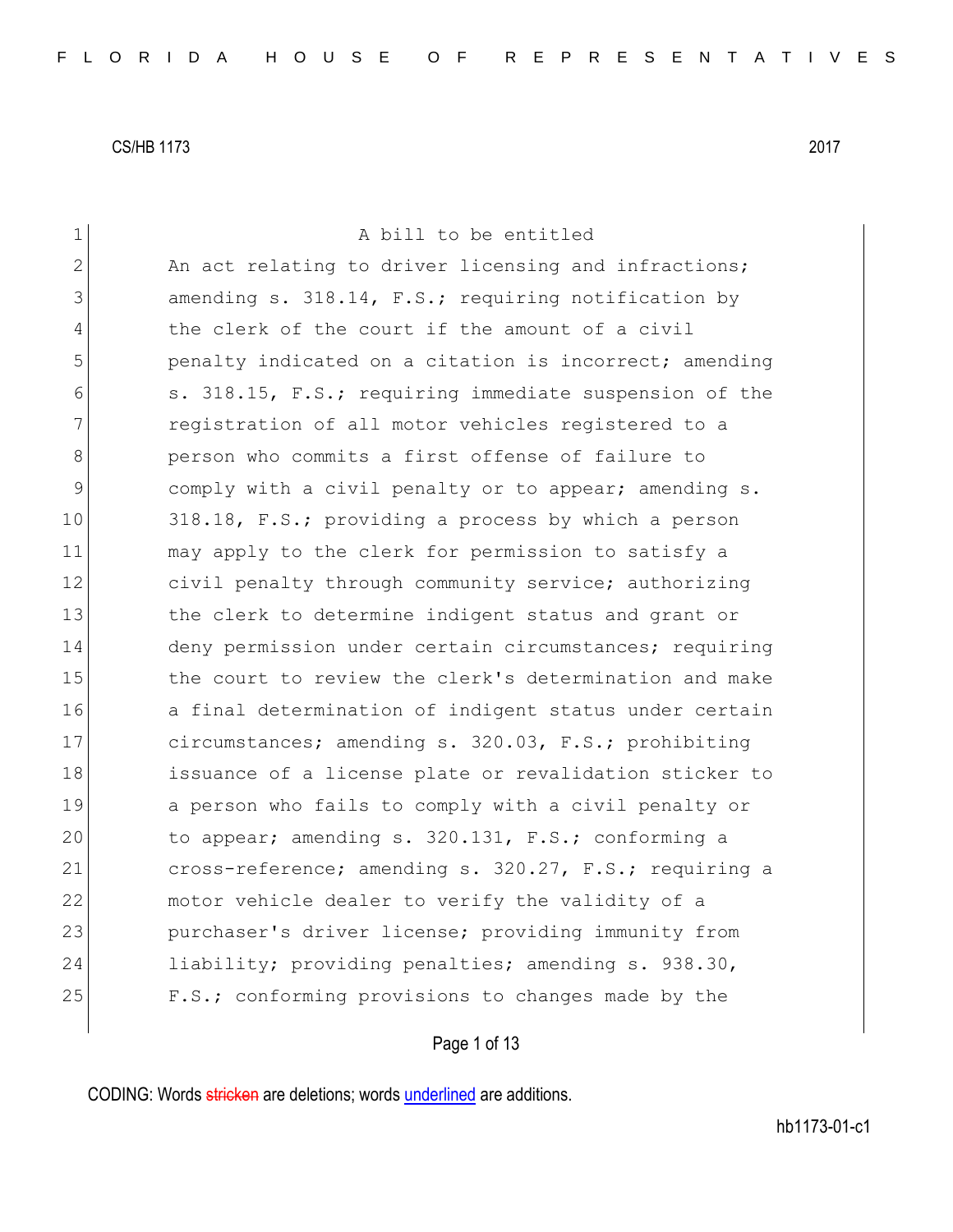| 26 | act; providing an effective date.                                |
|----|------------------------------------------------------------------|
| 27 |                                                                  |
| 28 | Be It Enacted by the Legislature of the State of Florida:        |
| 29 |                                                                  |
| 30 | Section 1. Paragraph (a) of subsection (4) of section            |
| 31 | 318.14, Florida Statutes, is amended to read:                    |
| 32 | Noncriminal traffic infractions; exception;<br>318.14            |
| 33 | procedures.-                                                     |
| 34 | $(4)$ (a) Except as provided in subsection $(12)$ , any person   |
| 35 | charged with a noncriminal infraction under this section who     |
| 36 | does not elect to appear shall, within 30 days after the date of |
| 37 | issuance of the citation:                                        |
| 38 | Pay the civil penalty and delinquent fee, if<br>1.               |
| 39 | applicable, either by mail or in person; or                      |
| 40 | 2.<br>Enter into a payment plan in accordance with s. 28.246     |
| 41 | with the clerk of the court to pay the civil penalty and         |
| 42 | delinquent fee, if applicable.                                   |
| 43 |                                                                  |
| 44 | If the amount of the civil penalty indicated on the citation is  |
| 45 | determined to be incorrect after issuance of the citation, the   |
| 46 | clerk of the court shall notify the person within 10 days after  |
| 47 | such determination, by mail to the address indicated on the      |
| 48 | citation, of the correct civil penalty amount. The person shall  |
| 49 | have 30 days from the date the notification is mailed to pay the |
| 50 | correct amount.                                                  |
|    |                                                                  |

# Page 2 of 13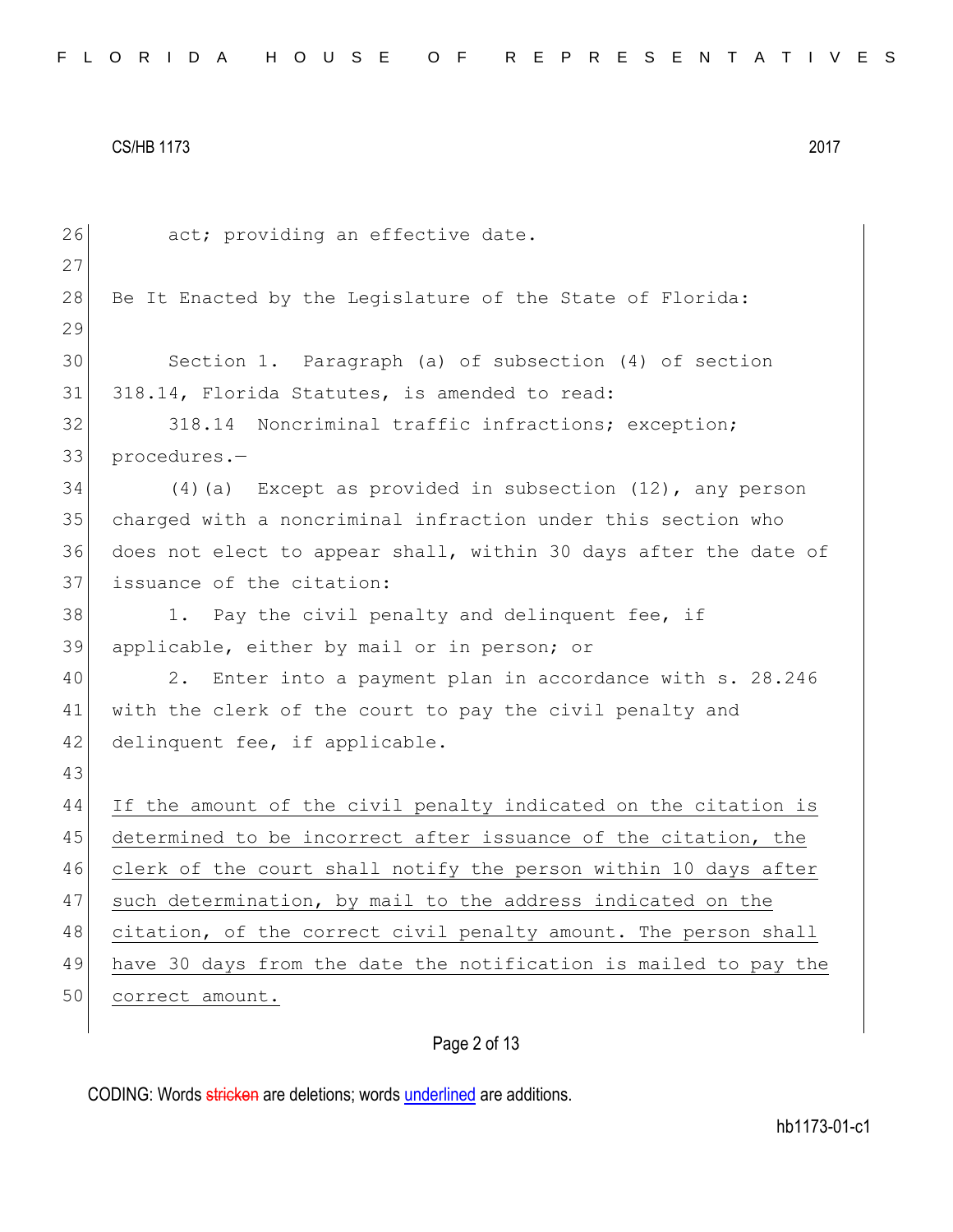51 Section 2. Paragraph (a) of subsection (1) of section 52 318.15, Florida Statutes, is amended to read: 53 318.15 Failure to comply with civil penalty or to appear; 54 penalty.— 55 (1)(a) If a person fails to comply with the civil 56 penalties provided in s. 318.18 within the time period specified 57 in s. 318.14(4), fails to enter into or comply with the terms of 58 a penalty payment plan with the clerk of the court in accordance 59 with ss. 318.14 and 28.246, fails to attend driver improvement 60 school, or fails to appear at a scheduled hearing, the clerk of 61 the court shall notify the Department of Highway Safety and 62 Motor Vehicles of such failure within 10 days after such 63 failure. Upon receipt of such notice, the department shall: 64 1. For a first offense, immediately suspend the 65 registration of all motor vehicles registered in such person's 66 name. 67 2. For a second or subsequent offense, immediately issue 68 an order suspending the driver license and privilege to drive of 69 such person effective 20 days after the date the order of 70 suspension is mailed in accordance with s.  $322.251(1)$ , (2), and 71 (6). Any such suspension of the driving privilege which has not 72 been reinstated, including a similar suspension imposed outside 73 Florida, shall remain on the records of the department for a 74 period of 7 years from the date imposed and shall be removed 75 from the records after the expiration of 7 years from the date

Page 3 of 13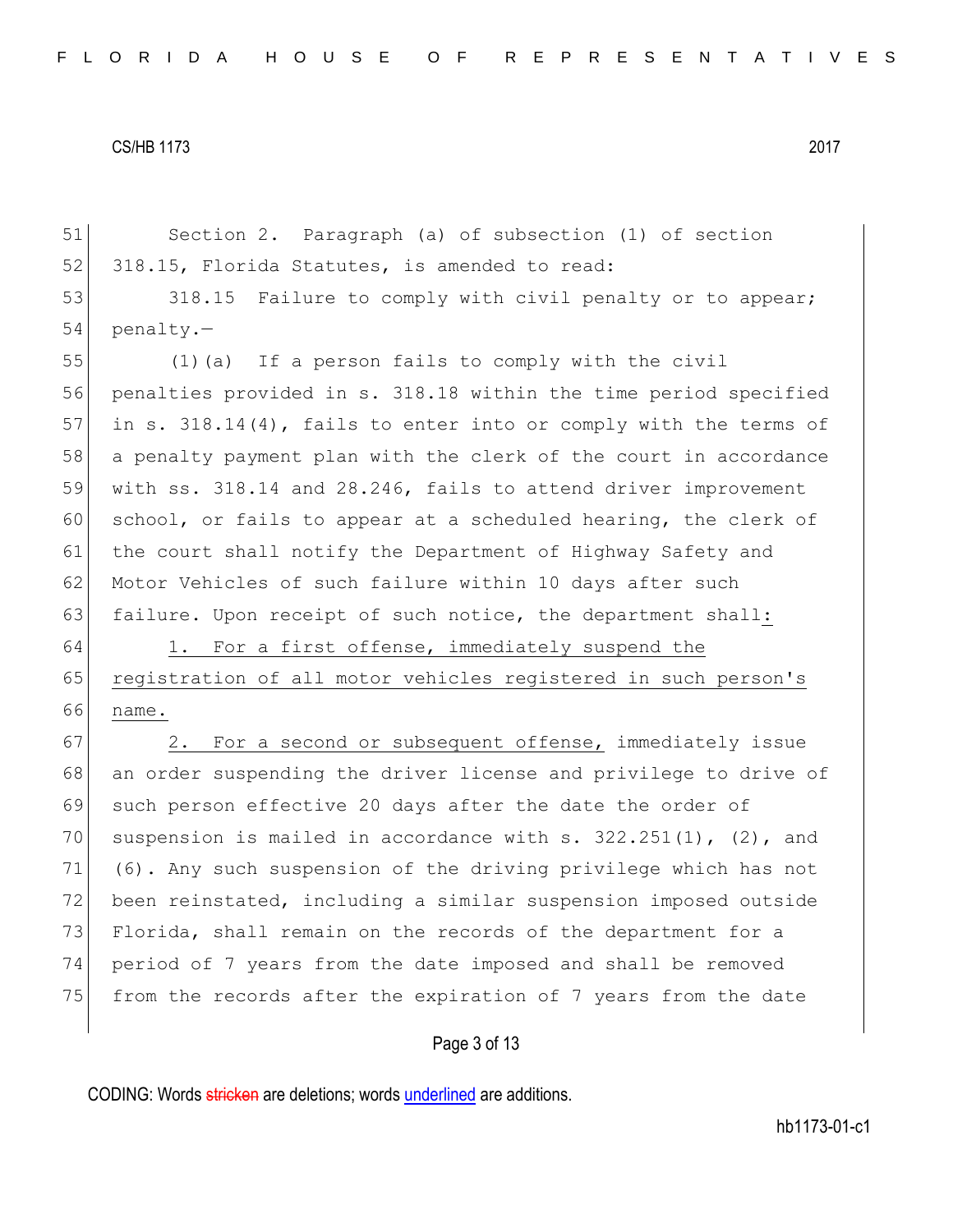| 76  | it is imposed. The department may not accept the resubmission of |
|-----|------------------------------------------------------------------|
| 77  | such suspension.                                                 |
| 78  | Section 3. Paragraph (b) of subsection (8) of section            |
| 79  | 318.18, Florida Statutes, is amended to read:                    |
| 80  | 318.18 Amount of penalties. The penalties required for a         |
| 81  | noncriminal disposition pursuant to s. 318.14 or a criminal      |
| 82  | offense listed in s. 318.17 are as follows:                      |
| 83  | (8)                                                              |
| 84  | (b) 1.a. $\pm$ A person who has been ordered to pay a civil      |
| 85  | penalty for a noncriminal traffic infraction may apply to the    |
| 86  | clerk of the court for permission to satisfy the civil penalty   |
| 87  | by participating in community service. The person must use an    |
| 88  | application form developed by the Florida Clerks of Court        |
| 89  | Operations Corporation with final approval by the Supreme Court. |
| 90  | The application must include, at a minimum, the following        |
| 91  | financial information:                                           |
| 92  | (I) Net income, consisting of total salary and wages,            |
| 93  | minus deductions required by law, including court-ordered        |
| 94  | support payments.                                                |
| 95  | (II) Other income, including, but not limited to, social         |
| 96  | security benefits, union funds, veterans' benefits, workers'     |
| 97  | compensation, other regular support from absent family members,  |
| 98  | public or private employee pensions, reemployment assistance or  |
| 99  | unemployment compensation, dividends, interest, rent, trusts,    |
| 100 | and gifts.                                                       |
|     |                                                                  |

# Page 4 of 13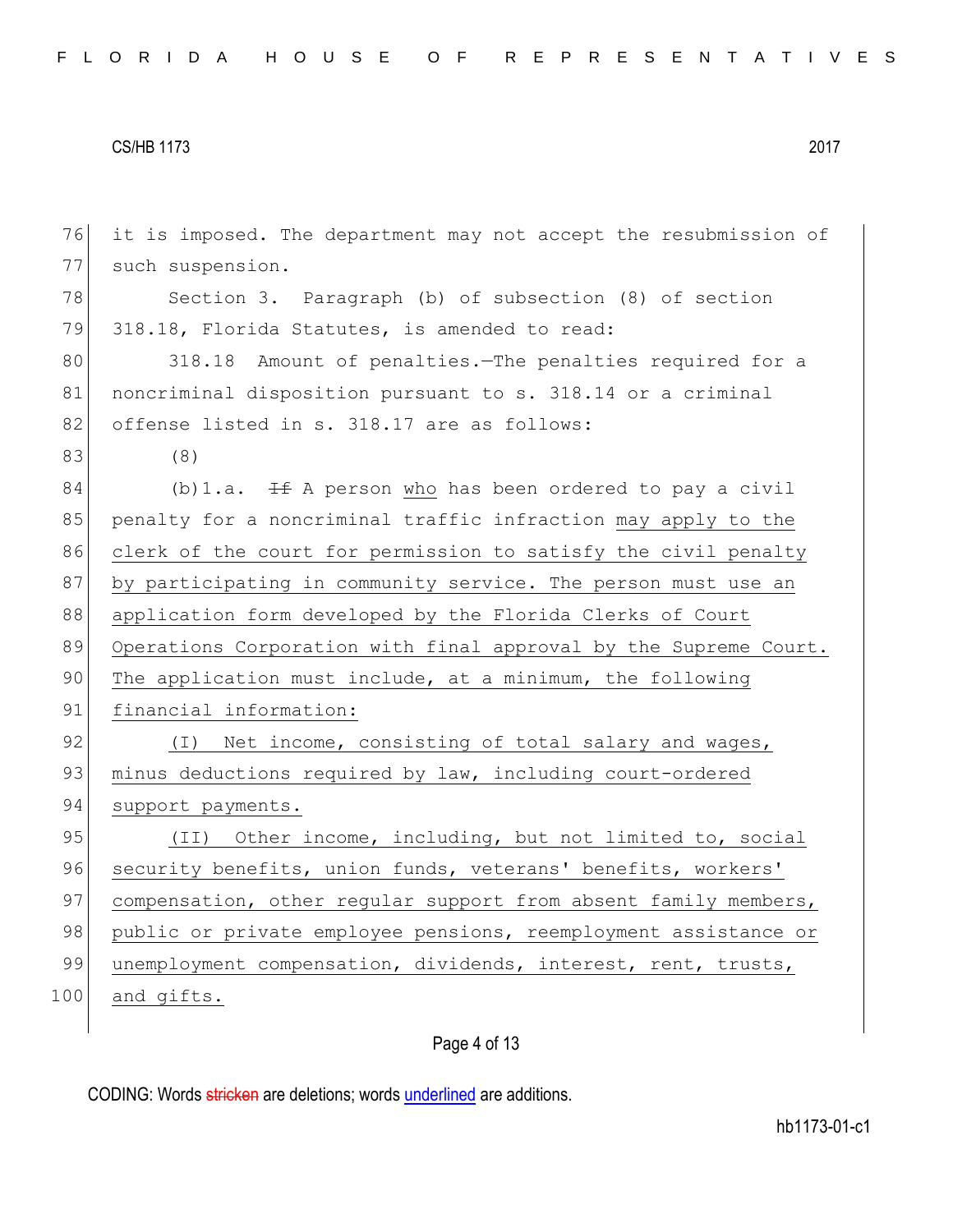101 (III) Assets, including, but not limited to, cash, savings 102 accounts, bank accounts, stocks, bonds, certificates of deposit, 103 equity in real estate, and equity in a boat or a motor vehicle 104 or in other tangible property. 105 (IV) All liabilities and debts. 106 107 The application must include a signature by the applicant which 108 attests to the truthfulness of the information provided. The 109 application form developed by the corporation must include 110 notice that the applicant may seek court review of a clerk's 111 determination that the applicant is not indigent, as provided in 112 this paragraph. 113 b. The clerk shall assist a person who appears before the 114 clerk and requests assistance in completing the application, and 115 the clerk shall notify the court if a person is unable to 116 complete the application after the clerk has provided 117 assistance. 118 c. The clerk of the court shall determine whether an 119 applicant seeking permission to perform community service is 120 indigent based upon the information provided in the application 121 and the criteria prescribed in this sub-subparagraph. 122 (I) An applicant, including an applicant who is a minor or 123 an adult tax-dependent person, is indigent if the applicant's 124 income is equal to or below 200 percent of the then-current 125 federal poverty guidelines prescribed for the size of the

Page 5 of 13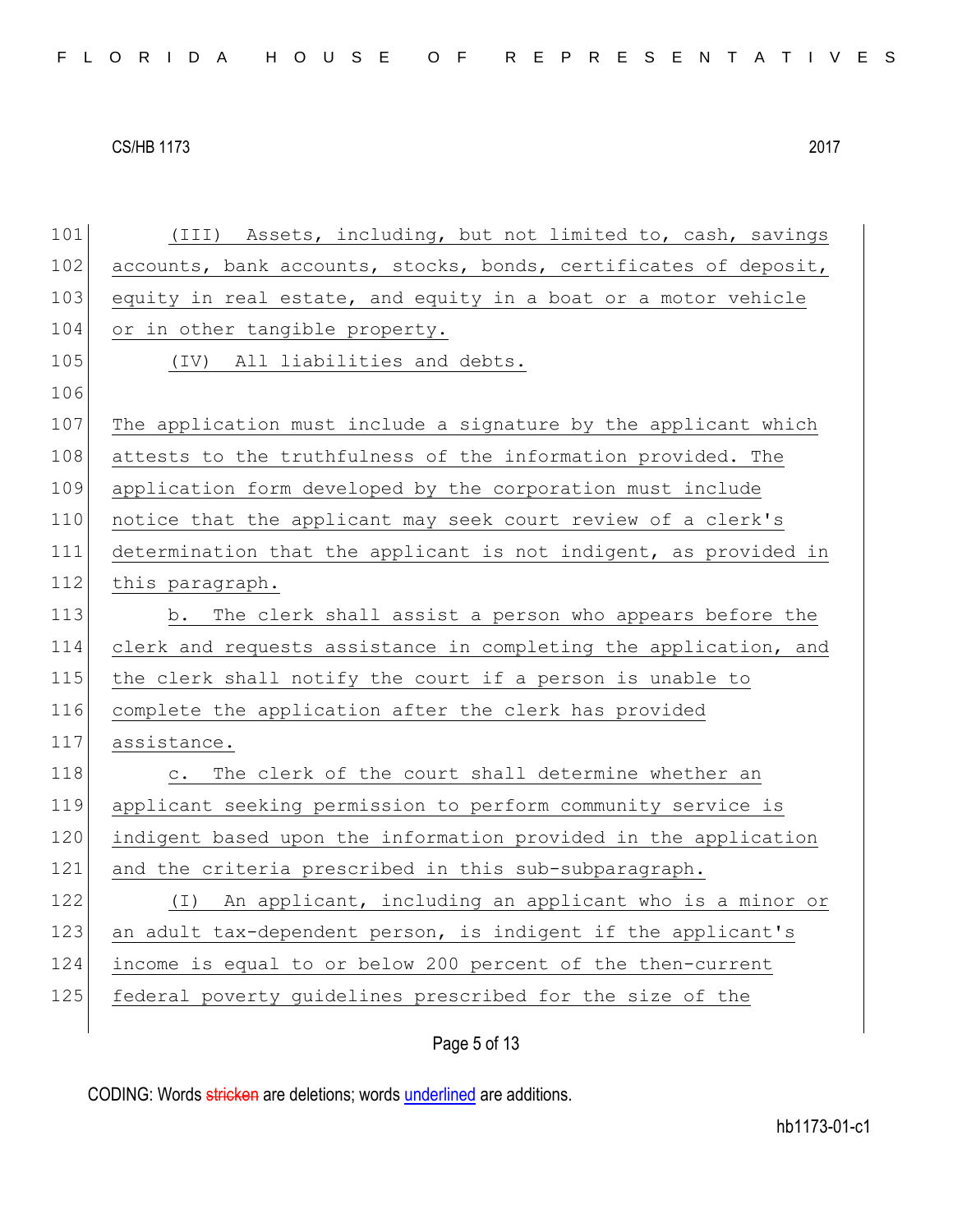| household of the applicant by the United States Department of    |
|------------------------------------------------------------------|
| Health and Human Services or if the person is receiving          |
| Temporary Assistance for Needy Families-Cash Assistance,         |
| poverty-related veterans' benefits, or Supplemental Security     |
| Income.                                                          |
| There is a presumption that the applicant is not<br>(TI)         |
| indigent if the applicant owns, or has equity in, any intangible |
| or tangible personal property or real property or the expectancy |
| of an interest in any such property having a net equity value of |
| \$2,500 or more, excluding the value of the person's homestead   |
| and one vehicle having a net value not exceeding \$5,000.        |
| Notwithstanding the information provided by the<br>(III)         |
| applicant, the clerk may conduct a review of the property        |
| records for the county in which the applicant resides and the    |
| motor vehicle title records of the state to identify any         |
| property interests of the applicant. The clerk may evaluate and  |
| consider the results of the review in making a determination     |
| under this sub-subparagraph. If the review is conducted, the     |
| clerk shall maintain the results of the review in a file with    |
| the application and provide the file to the court if the         |
| applicant seeks review under sub-subparagraph f. of the clerk's  |
| determination of indigent status.                                |
| The duty of the clerk in determining whether an<br>d.            |
| applicant is indigent shall be limited to receiving the          |
| application and comparing the information provided in the        |
| Page 6 of 13                                                     |
|                                                                  |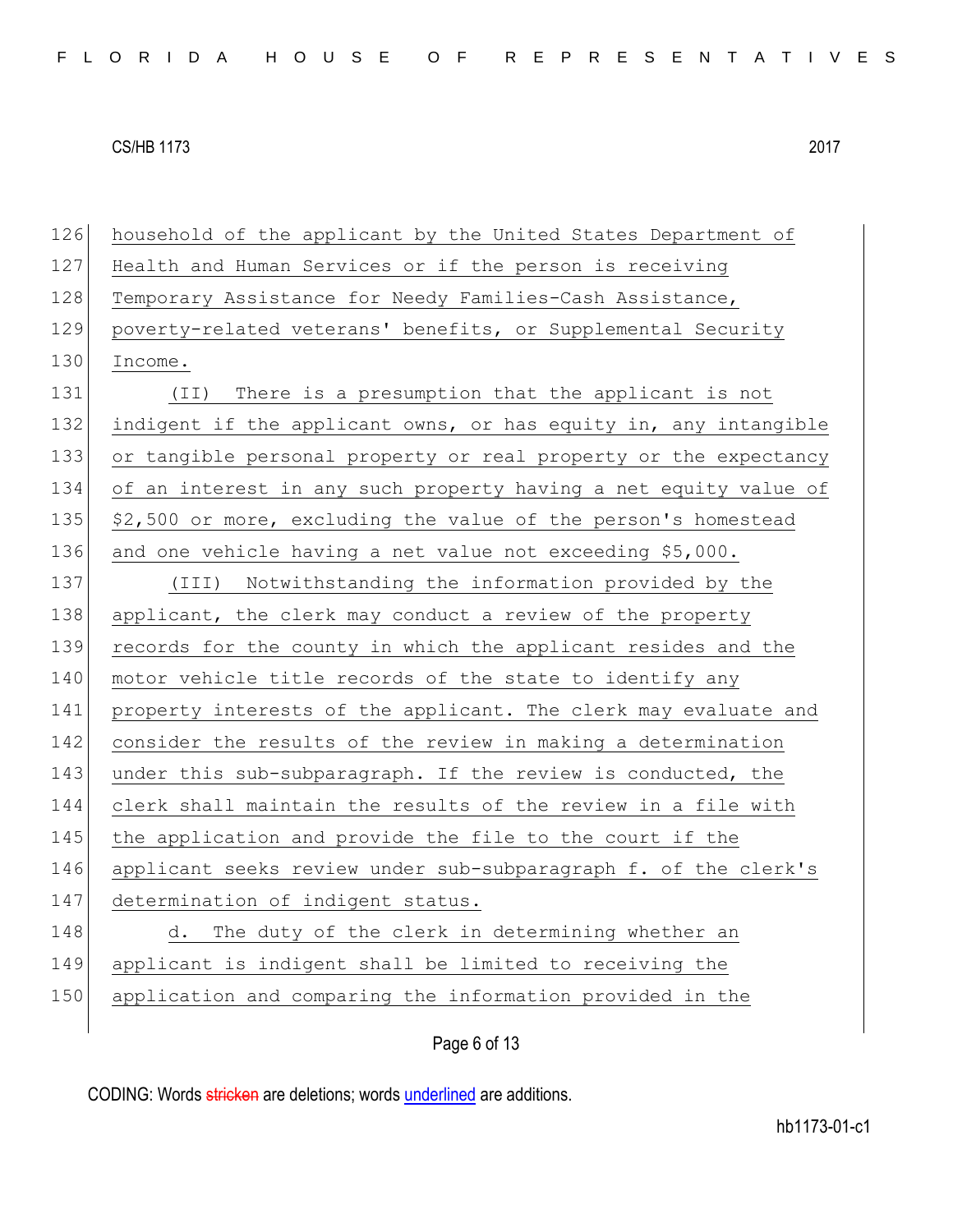151 application to the criteria prescribed in this subparagraph. The 152 determination of indigent status is a ministerial act of the 153 clerk and not a decision based on further investigation or the 154 exercise of independent judgment by the clerk. The clerk may 155 contract with third parties to perform functions assigned to the 156 clerk under this paragraph. 157 e. If the clerk of the court determines that and the 158 applicant person is indigent and therefore unable to comply with 159 the court's order due to demonstrable financial hardship, the 160 clerk of the court shall allow the applicant person to satisfy 161 the civil penalty by participating in community service until 162 the civil penalty is paid. 163 f. If the clerk of the court determines that the applicant 164 is not indigent, the applicant may seek review of the clerk's 165 determination by filing a written motion with the court and 166 submitting to the court the completed application prescribed in 167 sub-subparagraph a. In reviewing the motion, the court shall 168 consider the extent to which the applicant's income equals or 169 exceeds the income criteria prescribed in sub-subparagraph c. 170 The court shall make a final determination of indigent status 171 and, if the court determines that the applicant is indigent, 172 shall order the applicant to perform community service until the 173 civil penalty is paid. 174 g.b. If a court orders, or if the clerk of the court 175 allows, a person to perform community service, the person shall

Page 7 of 13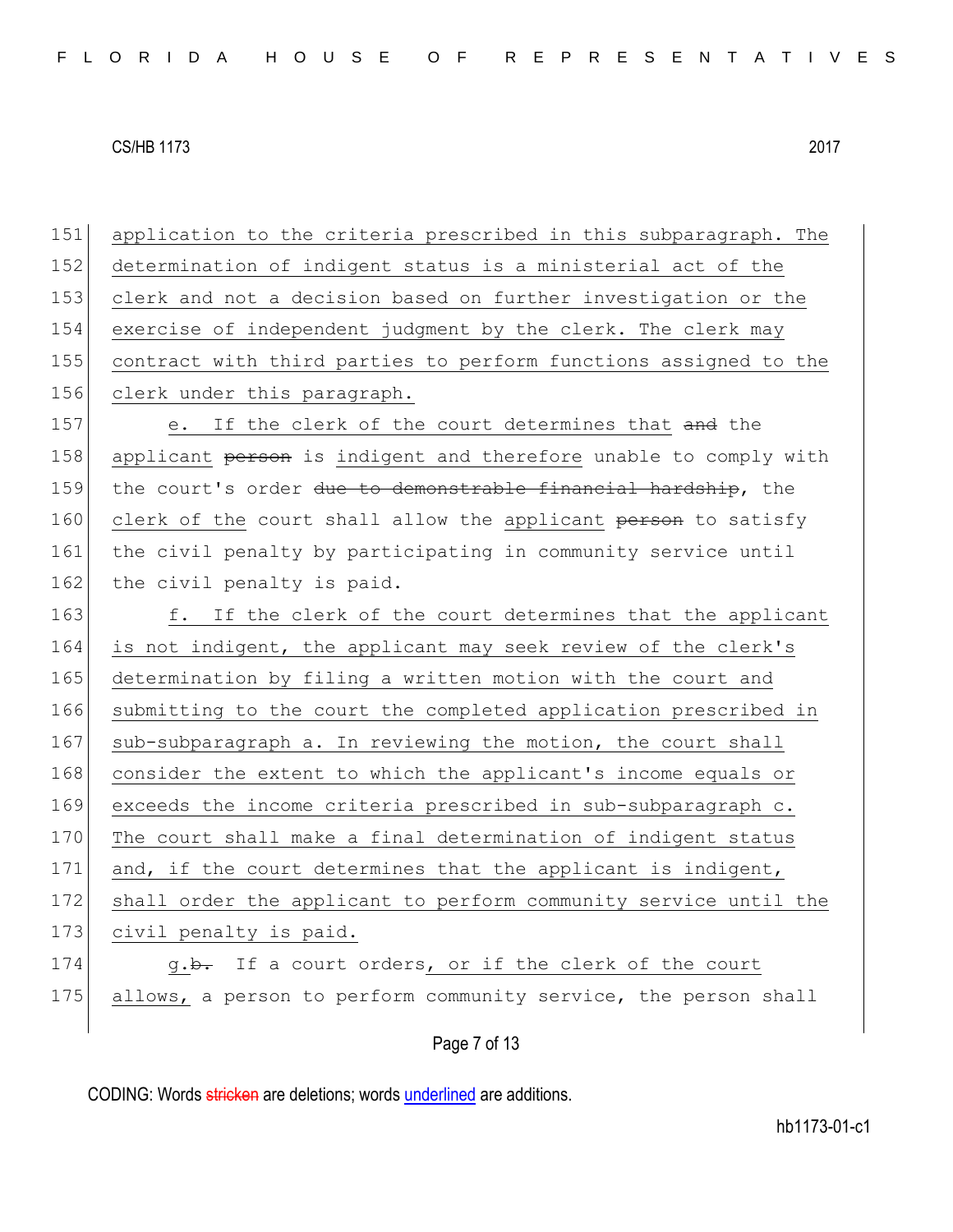176 receive credit for the civil penalty at the specified hourly 177 credit rate per hour of community service performed, and each 178 hour of community service performed shall reduce the civil 179 penalty by that amount.

180 2.a. As used in this paragraph, the term "specified hourly 181 credit rate" means the wage rate that is specified in 29 U.S.C. 182 s. 206(a)(1) under the federal Fair Labor Standards Act of 1938, 183 that is then in effect, and that an employer subject to such 184 provision must pay per hour to each employee subject to such 185 provision.

186 b. However, if a person ordered by the court or allowed by 187 the clerk of the court to perform community service has a trade 188 or profession for which there is a community service need, the 189 specified hourly credit rate for each hour of community service 190 performed by that person shall be the average prevailing wage 191 rate for the trade or profession that the community service 192 agency needs.

193 3.a. The community service agency supervising the person 194 shall record the number of hours of community service completed 195 and the date the community service hours were completed. The 196 community service agency shall submit the data to the clerk of 197 the court on the letterhead of the community service agency, 198 which must also bear the notarized signature of the person 199 designated to represent the community service agency. 200 b. When the number of community service hours completed by

# Page 8 of 13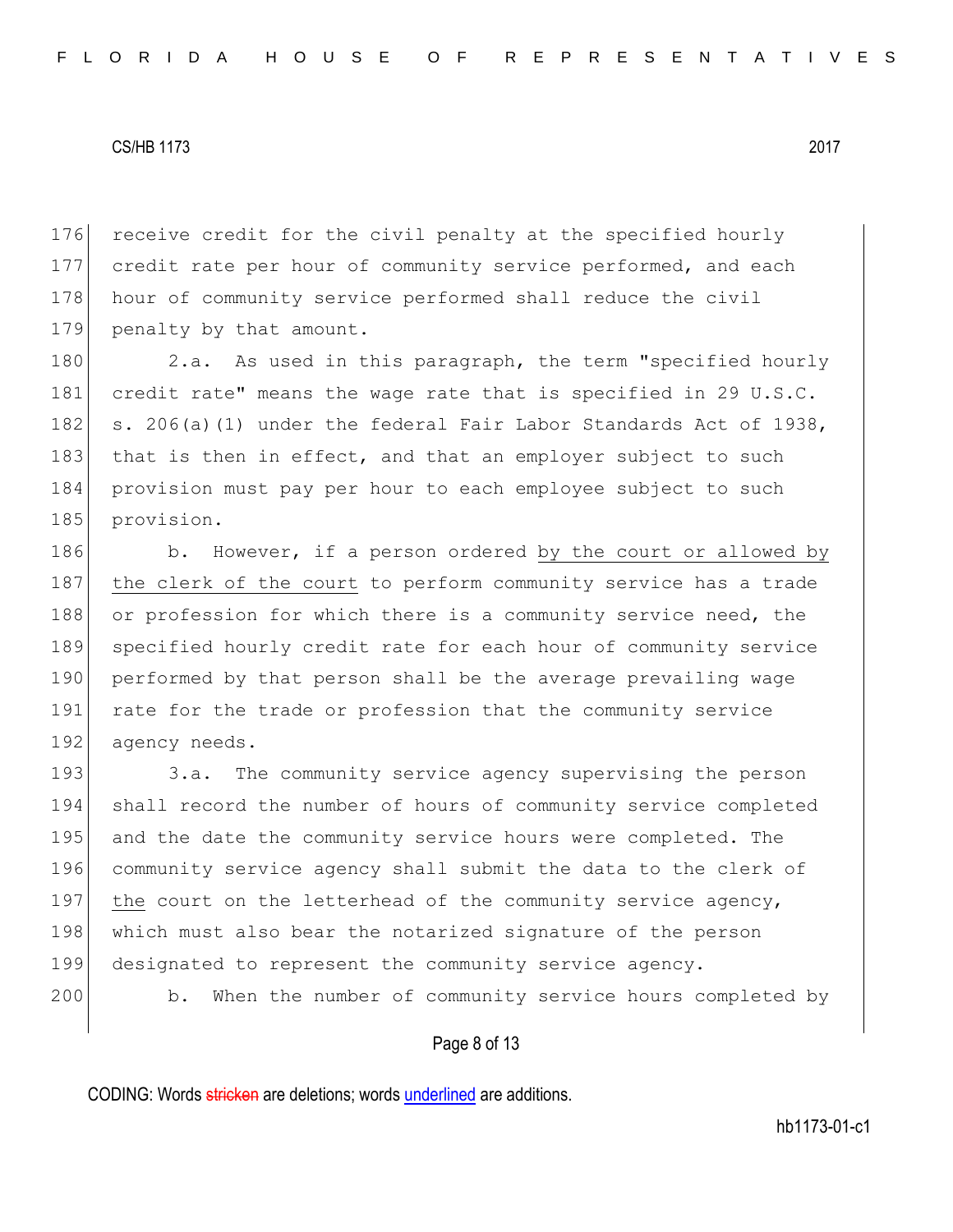201 the person equals the amount of the civil penalty, the clerk of 202 the court shall certify this fact to the court. Thereafter, the 203 clerk of the court shall record in the case file that the civil 204 penalty has been paid in full.

205 4. As used in this paragraph, the term:

206 a. "Community service" means uncompensated labor for a 207 community service agency.

208 b. "Community service agency" means a not-for-profit 209 corporation, community organization, charitable organization, 210 public officer, the state or any political subdivision of the 211 state, or any other body the purpose of which is to improve the 212 quality of life or social welfare of the community and which 213 agrees to accept community service from persons unable to pay 214 civil penalties for noncriminal traffic infractions.

215 Section 4. Subsection (8) of section 320.03, Florida 216 Statutes, is amended to read:

217 320.03 Registration; duties of tax collectors; 218 International Registration Plan.-

 (8) If the applicant's name appears on the list referred to in s. 316.1001(4), s. 316.1967(6), s. 318.15(1)(a) or (3)  $\left[318, 15(3), 005, 713, 78(13), a\right]$  license plate or revalidation sticker may not be issued until that person's name no longer 223 appears on the list or until the person presents a receipt from the governmental entity or the clerk of court that provided the 225 data showing that the fines outstanding have been paid. This

# Page 9 of 13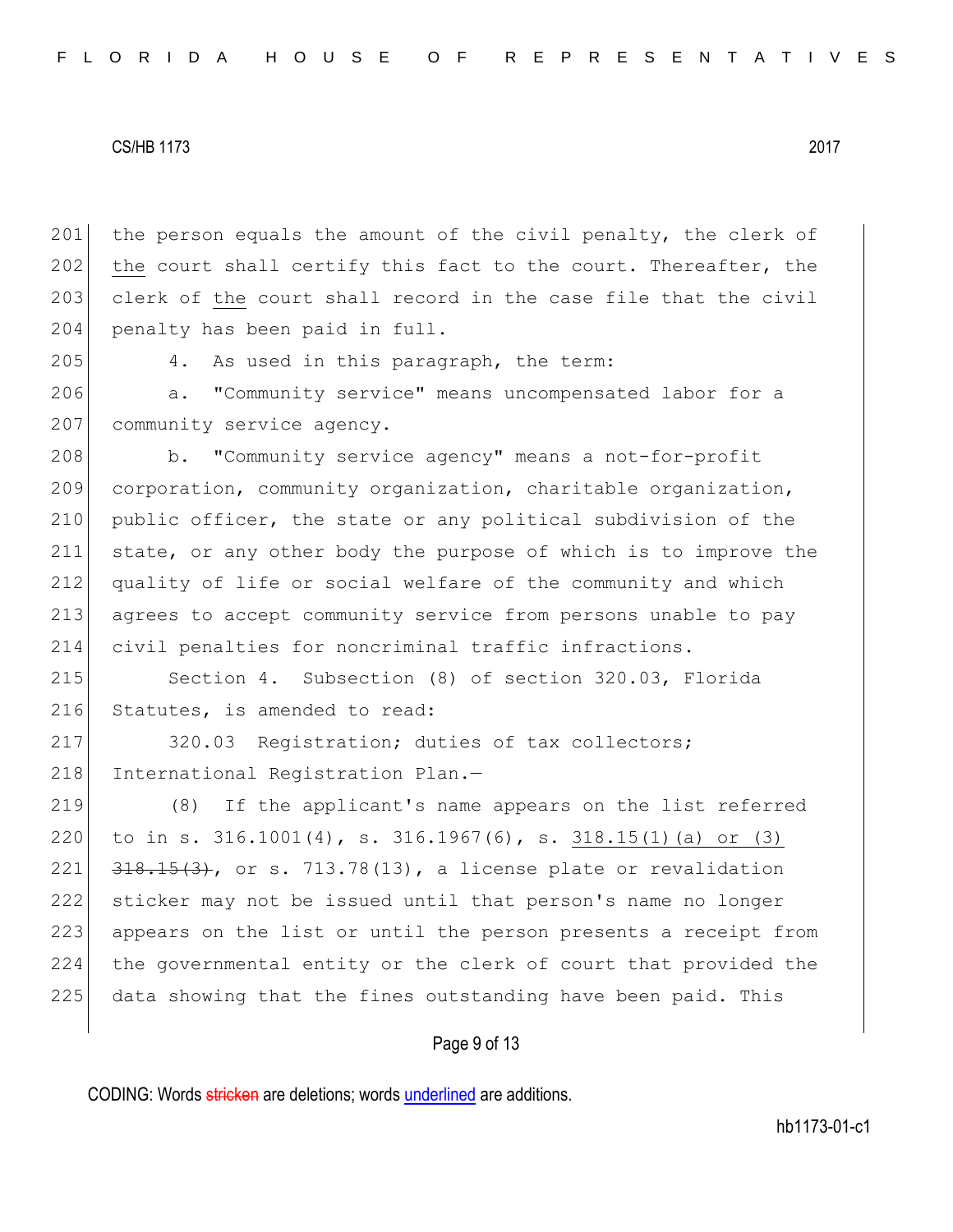226 subsection does not apply to the owner of a leased vehicle if 227 the vehicle is registered in the name of the lessee of the 228 vehicle. The tax collector and the clerk of the court are each 229 entitled to receive monthly, as costs for implementing and 230 administering this subsection, 10 percent of the civil penalties 231 and fines recovered from such persons. As used in this 232 subsection, the term "civil penalties and fines" does not 233 include a wrecker operator's lien as described in s. 713.78(13). 234 If the tax collector has private tag agents, such tag agents are 235 entitled to receive a pro rata share of the amount paid to the 236 tax collector, based upon the percentage of license plates and 237 revalidation stickers issued by the tag agent compared to the 238 total issued within the county. The authority of any private 239 agent to issue license plates shall be revoked, after notice and 240 a hearing as provided in chapter 120, if he or she issues any 241 license plate or revalidation sticker contrary to the provisions 242 of this subsection. This section applies only to the annual 243 renewal in the owner's birth month of a motor vehicle 244 registration and does not apply to the transfer of a 245 registration of a motor vehicle sold by a motor vehicle dealer 246 licensed under this chapter, except for the transfer of 247 registrations which includes the annual renewals. This section 248 does not affect the issuance of the title to a motor vehicle, 249 notwithstanding s. 319.23(8)(b).

250 Section 5. Subsection (8) of section 320.131, Florida

Page 10 of 13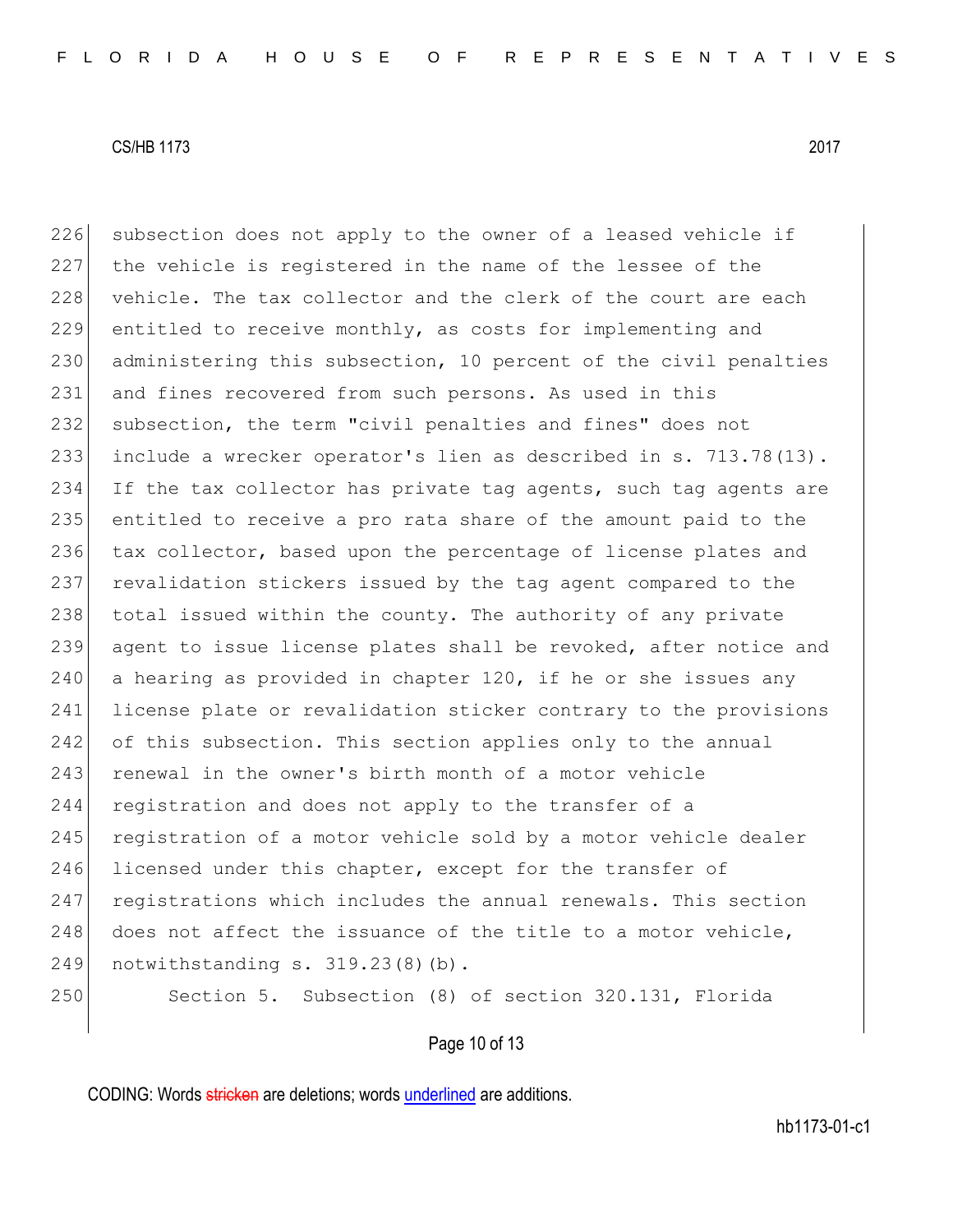251 Statutes, is amended to read:  $252$   $320.131$  Temporary tags. 253 (8) The department shall administer an electronic system 254 for licensed motor vehicle dealers to use for issuing temporary 255 tags. If a dealer fails to comply with the department's 256 requirements for issuing temporary tags using the electronic 257 system, the department may deny, suspend, or revoke a license 258 under s. 320.27(10)(b)16.  $\frac{320.27(9)}{100}$  (b)16. upon proof that the 259 licensee has failed to comply with the department's 260 requirements. The department may adopt rules to administer this 261 section.

262 Section 6. Subsections (8) through (14) of section 320.27, 263 Florida Statutes, are renumbered as subsections (9) through 264 (15), respectively, present subsections (2) and (8) are amended, 265 and a new subsection (8) is added to that section, to read:

266 320.27 Motor vehicle dealers.-

267 (2) LICENSE REQUIRED.—A No person may not shall engage in 268 business as, serve in the capacity of, or act as a motor vehicle 269 dealer in this state without first obtaining a license therefor 270 in the appropriate classification as provided in this section. 271 With the exception of transactions with motor vehicle auctions, 272 a no person other than a licensed motor vehicle dealer may not 273 advertise for sale any motor vehicle belonging to another party 274 unless as a direct result of a bona fide legal proceeding, court 275 order, or settlement of an estate, or by operation of law.

# Page 11 of 13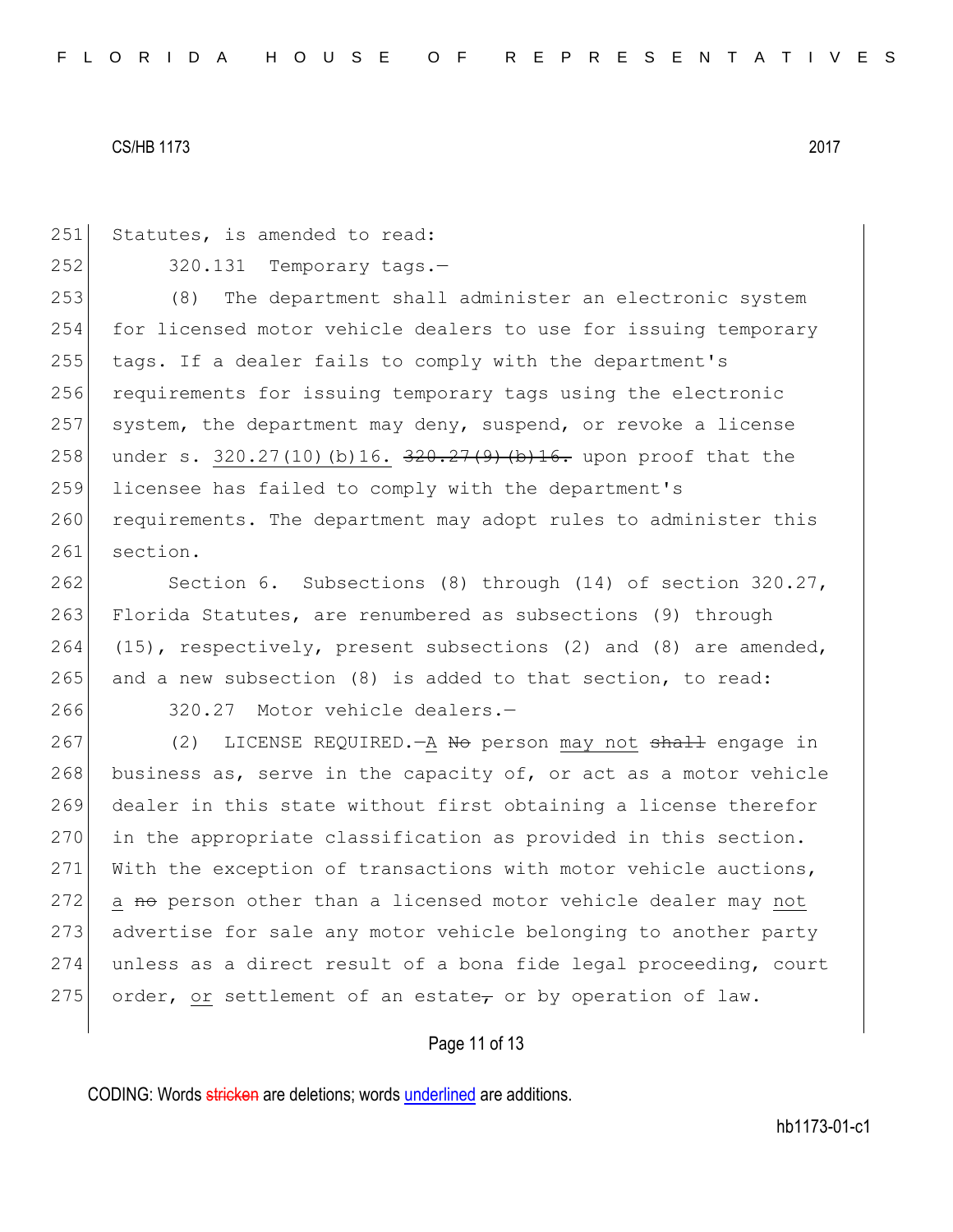276 However, an owner owners of a motor vehicle vehicles titled in 277 his or her name their names may advertise and offer a vehicle 278 vehicles for sale on his or her their own behalf. It shall be 279 unlawful for A licensed motor vehicle dealer may not to allow a 280  $\overline{any}$  person other than a bona fide employee to use the motor 281 vehicle dealer license for the purpose of acting in the capacity 282 of or conducting motor vehicle sales transactions as a motor 283 vehicle dealer. A Any person who sells or offers selling or 284 offering a motor vehicle for sale in violation of the licensing 285 requirements of this subsection, or who misrepresents to any 286 person its relationship with any manufacturer, importer, or 287 distributor, in addition to the penalties provided in this 288 section, commits herein, shall be deemed quilty of an unfair and 289 deceptive trade practice as defined in part II of chapter 501 290 and is shall be subject to the provisions of subsections  $(8)$  and 291 (9) and (10). 292 (8) DRIVER LICENSE VERIFICATION.

 (a) Notwithstanding any other provision of law to the 294 contrary, before finalizing the sale of a motor vehicle, a motor 295 vehicle dealer shall record the driver license number of the purchaser and verify that the driver license is valid. The department shall provide the motor vehicle dealer access to the 298 driver license record for purposes of such verification. If the driver license is suspended, revoked, or otherwise invalid, the dealer shall require an attestation by the purchaser on a form

Page 12 of 13